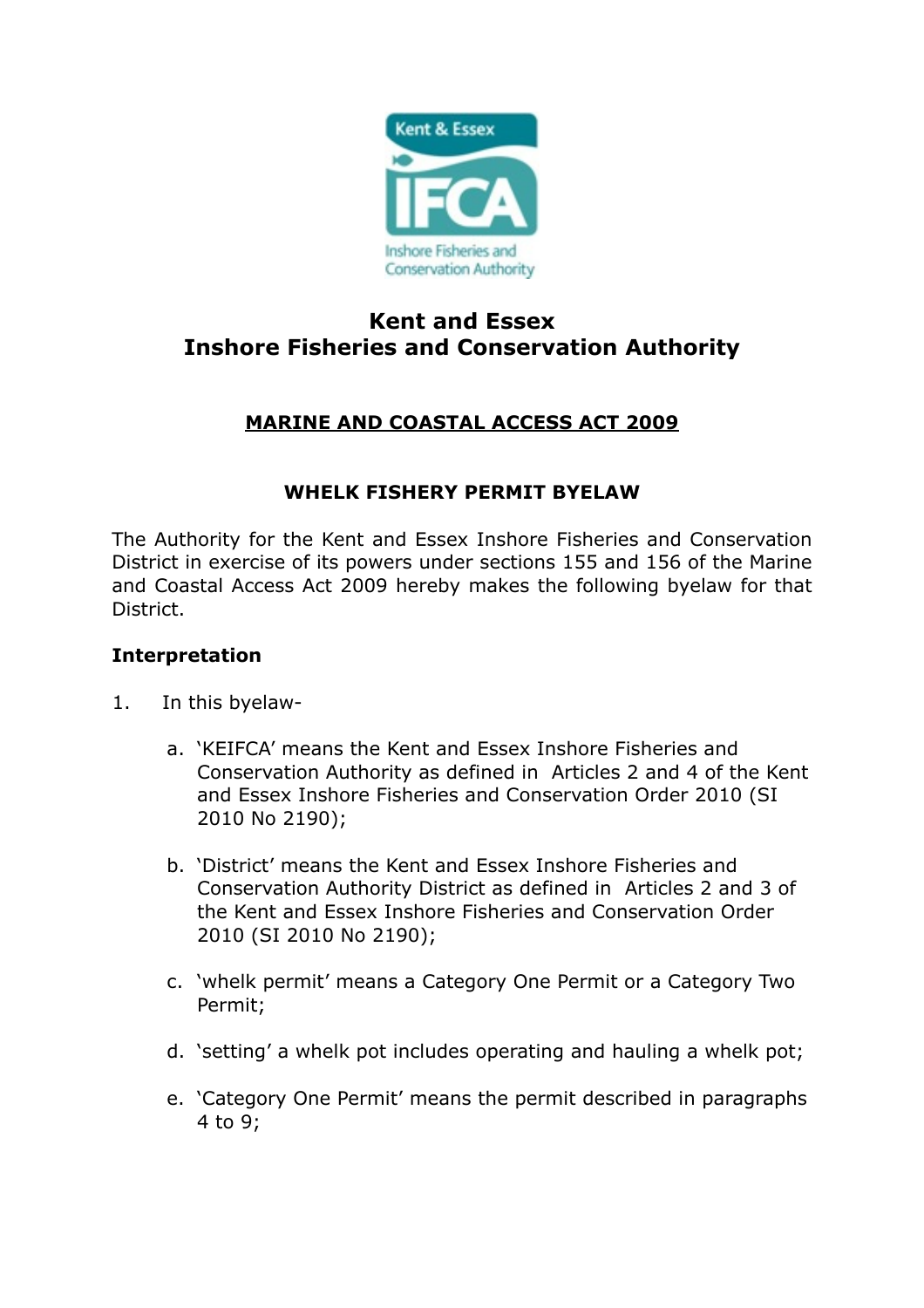- f. 'Category Two Permit' means the permit described in paragraphs 10 to 14;
- g. 'Technical Permit Requirements' has the meaning given to it in paragraph 28;
- h. 'nominated representative' means a person nominated by the permit holder and whose name appears on the permit;
- i. 'whelk pot' means a pot or trap set for the purpose of catching whelks; and
- j. 'riddle' is a fixed or moving flat or cylindrical apparatus constructed of parallel bars which can effectively separate and reject whelks that pass between the bars.

#### **Permits – General Provisions**

- 2. No person shall set a whelk pot unless they have been granted a whelk permit by KEIFCA and set their whelk pots in compliance with this byelaw. Contravention of a Technical Permit Requirement constitutes contravention of this byelaw.
- 3. Application for a permit to set or operate pots under this byelaw should be made using printed forms available from KEIFCA. This form will require applicant and vessel details. The applicant may nominate up to 2 persons as their representative whose details must also be entered on the application form.

#### **Category One Permit details**

- 4. The maximum number of whelk pots that may be set by a permit holder with a Category One Permit is the number set in a Category One Permit.
- 5. A Category One Permit may only be used by the permit holder, or a nominated representative named on the permit, to set or operate whelk pots complying with this byelaw from the vessel named on the permit.
- 6. No more than one permit will be issued per vessel.
- 7. A fee will be charged for each permit which will be payable prior to issue. The fee for issue of a permit is £100 plus 30 pence for each tag issued.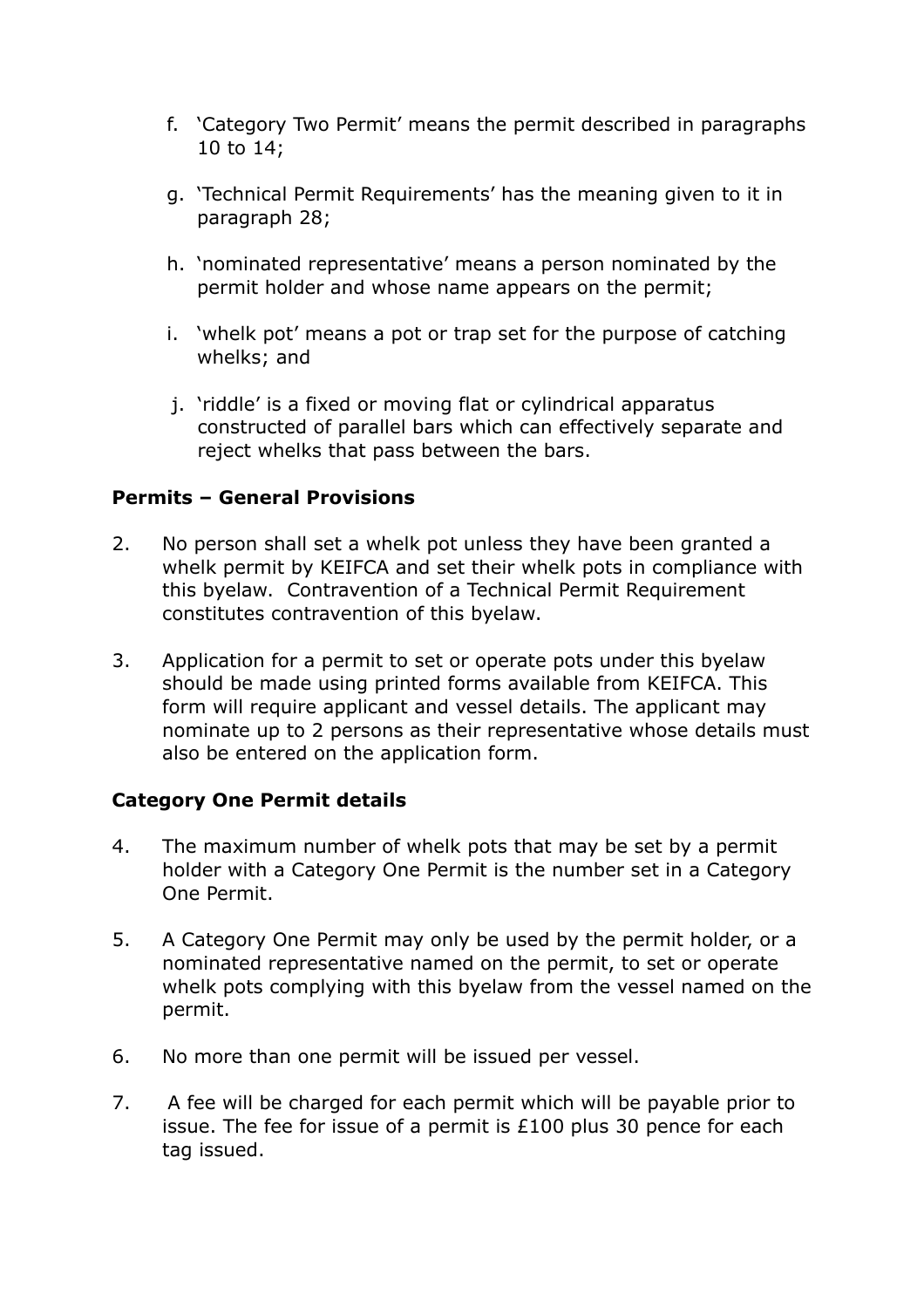- 8. The vessel named on the permit must be registered in accordance with Part II of the Merchant Shipping Act 1995, and the regulations made under that Act. The vessel must also hold a current fishing licence valid for catching whelks within the District issued by the appropriate UK fisheries department at the time the application is made.
- 9. The maximum number of tags that will be issued to a Category One Permit holder is set out in a Category One Permit.

#### **Category Two Permit details**

- *10.* The maximum number of whelk pots that may be set by a permit holder with a Category Two Permit is the number set in a Category Two Permit.
- 11. A Category Two Permit may only be used by the permit holder, or a nominated representative named on the permit, to set whelk pots complying with this byelaw from the vessel named on the permit.
- 12. No more than one permit will be issued per vessel.
- 13. A fee will be charged for each permit which will be payable prior to issue. The fee for issue of a permit is £30 plus 30 pence for each tag issued.
- 14. The maximum number of tags that will be issued to a Category Two Permit holder is set out in a Category Two Permit.

#### **Permit Conditions**

- 15. Each permit holder may set no more than the maximum number of whelk pots for the whelk permit held by that person. No person shall set a whelk pot within the District that does not have a tag issued by KEIFCA to that person, or approved by KEIFCA, attached to it in a clearly visible position.
- 16. No person shall set a whelk pot that is fitted with a tag that has previously been notified as lost.
- 17. No person, other than a nominated representative, shall haul any other person's whelk pots without firstly obtaining the agreement of KEIFCA.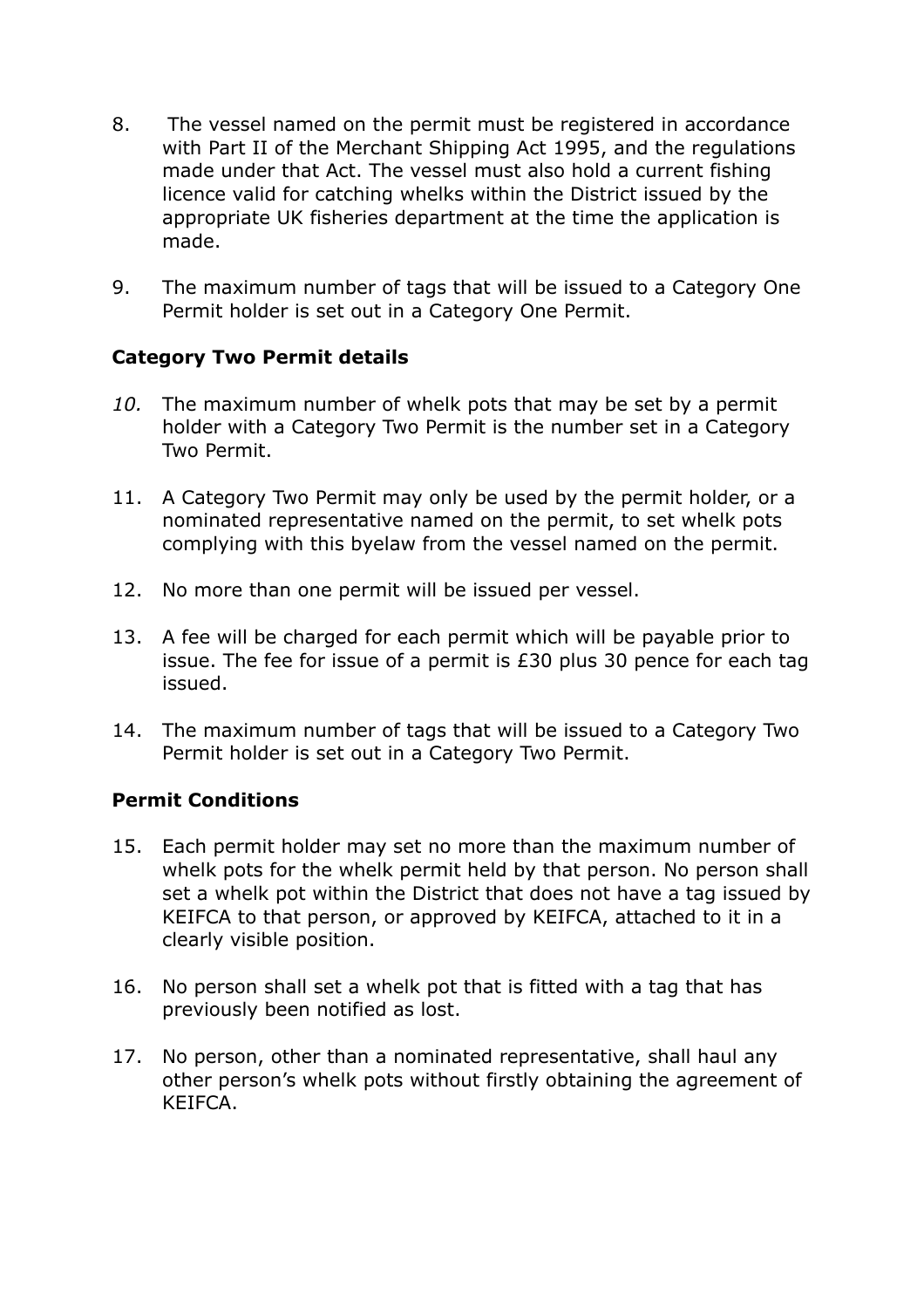- 18. The whelk permit and tags shall not be transferable and must be surrendered to KEIFCA immediately if no longer required by the person it was issued to.
- 19. All tags will be reissued every year in changing colours. The reissue or replacement of tags will be at a cost of 30 pence per tag.
- 20. If a permit holder loses some of their pots and tags they may submit a written claim for replacement within 21 days of the loss. This claim should include the time, date and position of the loss together with the numbers of the lost tags. The cost of replacement tags will be paid by the applicant. Claims for replacement of less than 10% of tags will be considered by the Chief Officer. Claims for more than 10% of tags will be considered by an Authority Panel made up of Chairman, Vice Chairman and Chief Officer. Appeal may be made to the full Authority if an applicant feels that their claim has not been properly dealt with.
- 21. All whelks within a catch must be graded for size. As part of this procedure all whelks must be passed over or through a riddle constructed of parallel bars with a minimum spacing between bars which a gauge, the size of which is set in a whelk permit, will pass through .
- 22. Following the procedure set out in paragraph 21 all whelks that have passed between the bars of the riddle must be returned immediately to the sea. Final inspection of catch should then be undertaken to ensure that any remaining whelks below the current statutory minimum size are also returned immediately to the sea.
- 23. All whelk pots must include the number of escape holes set in a whelk permit that are positioned at least 150mm from the base of the pot or no more than 50mm from the top of the pot. These escape holes must be of a size that a bar, the diameter of which is set in a whelk permit, will pass freely through the hole. Escape holes must not be obstructed by any means.

#### **Catch Log Book**

24. The holder of a whelk permit shall submit to KEIFCA, no later than the 5th day of the month following, such information in regard to catches and fishing effort for the previous month as KEIFCA may require. This information shall be entered onto a form provided by KEIFCA and will include accurate information regarding the weight of whelks and other species taken by the holder of the permit's whelk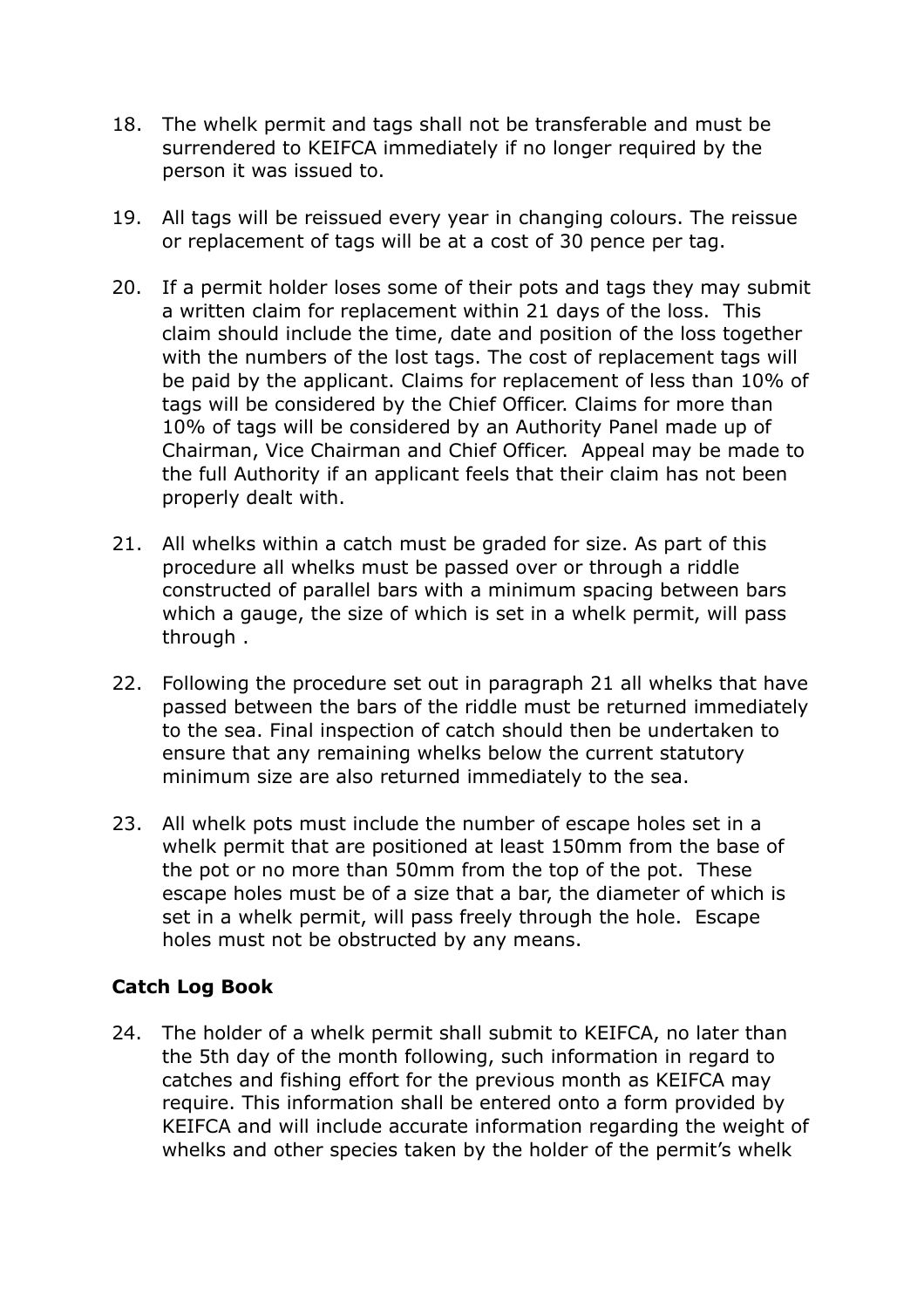pots from the District during the preceding calendar month, together with the number of pots used and area fished.

#### **Marking of Pots**

25. Each string or shank of pots must be marked by a floating buoy or dahn, of at least 30cm diameter, at each end. Each of these buoys shall be clearly marked with the whelk permit number, under which authorisation the pots are set and in the case of a fishing vessel, registered in accordance with Part II of the Merchant Shipping Act 1995 and the regulations made under that Act, the PLN number of the vessel named on the permit.

#### **Review of the Technical Permit Requirements of this Byelaw**

- 26. The KEIFA will consider whether it is necessary to review the Technical Permit Requirements no less than every 3 years.
- 27. The Technical Permit Requirements may be revised in accordance with the procedure set out in paragraph 29 taking account of the information referred to in paragraph 30.
- 28. The Technical Permit Requirements are-
	- (a)The maximum number of whelk pots that may be set by the holder of a Category One Permit referred to in paragraph 4;
	- (b)The maximum number of tags to be issued to the holder of a Category One Permit referred to in paragraph 9;
	- (c) The maximum number of whelk pots that may be set by the holder of a Category Two Permit referred to in paragraph10;
	- (d) The maximum number of tags to be issued to the holder of a Category Two Permit referred to in paragraph 14;
	- (e) The size of the gauge referred to in paragraph 21;
	- (f) The number of escape holes referred to in paragraph 23; and
	- (g) The diameter of the bar referred to in paragraph 23.
- 29. The review of Technical Permit Requirements will be undertaken as follows: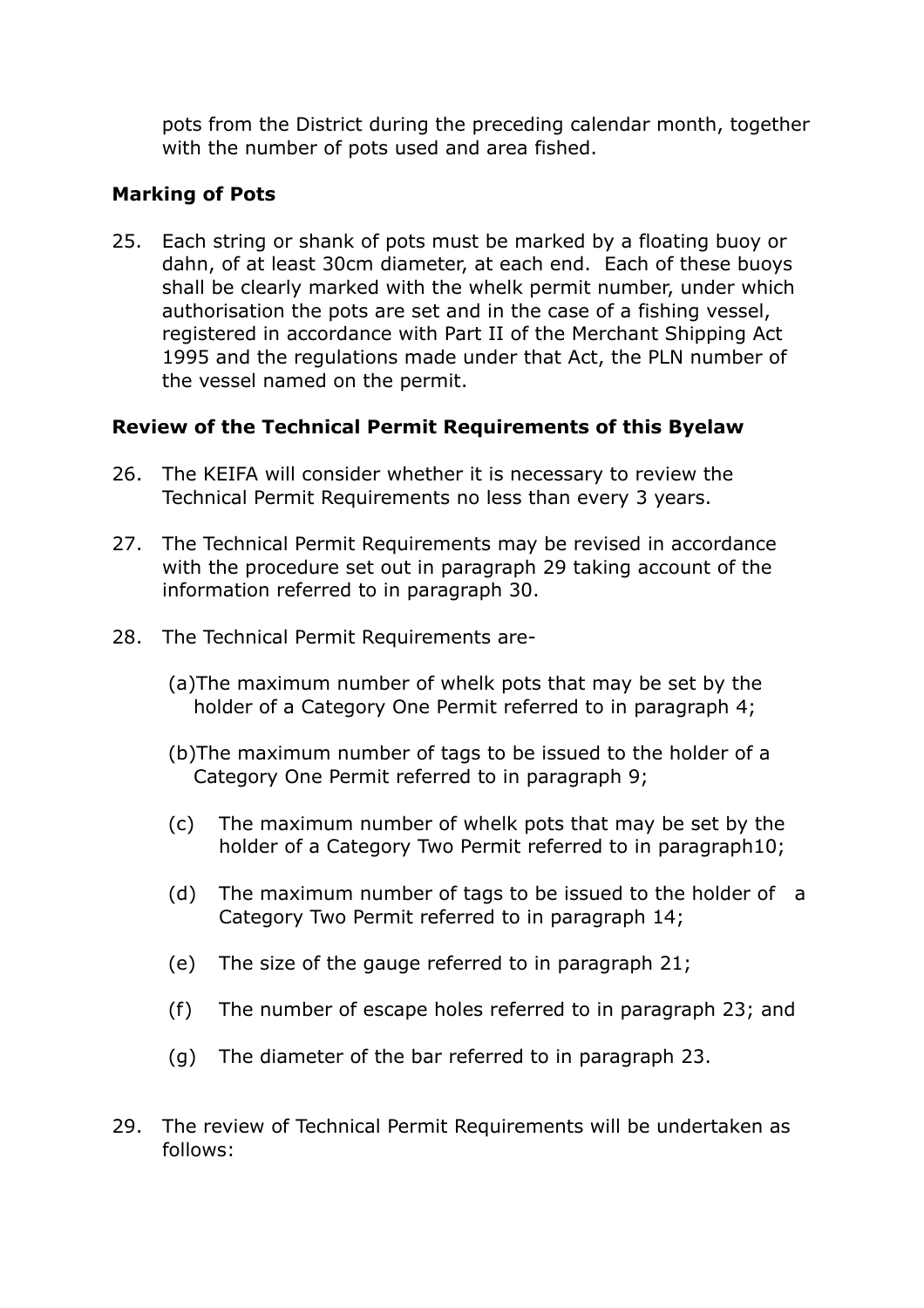- (a)A consultation meeting will be held with permit holders to present available data and discuss options.
- (b)Information listed in paragraph 30 and the outcome of the consultation meeting will be reported to KEIFCA who will make a decision regarding whether changes will be made to the Technical Permit Requirements and if so what they will be.
- (c)Following a decision being made by KEIFCA, permit holders will be notified in writing and permits will be re-issued to include amended Technical Permit Requirements.
- 30. This review will consider the appropriateness of the Technical Permit Requirements and will make changes if required after taking account of the following:
	- a. Data collected via byelaw log book returns;
	- b. Scientific and survey data relating to whelk populations within the district;
	- c. Scientific advice provided by Cefas or other persons approved by KEIFCA;
	- d. The outcome of a meeting, and consultation with permit holders that has considered available information and future management options;
	- e. An Impact Assessment of any proposed changes;
	- f. An Appropriate Assessment (where relevant and available);
	- g. Advice given by Natural England; and
	- h. Information from any other relevant source

31. The Technical Permit Requirements that apply to whelk permits until they are reviewed pursuant to paragraphs 26 to 30 are those set by the KEIFCA taking into account the Impact Assessment that accompanies this byelaw.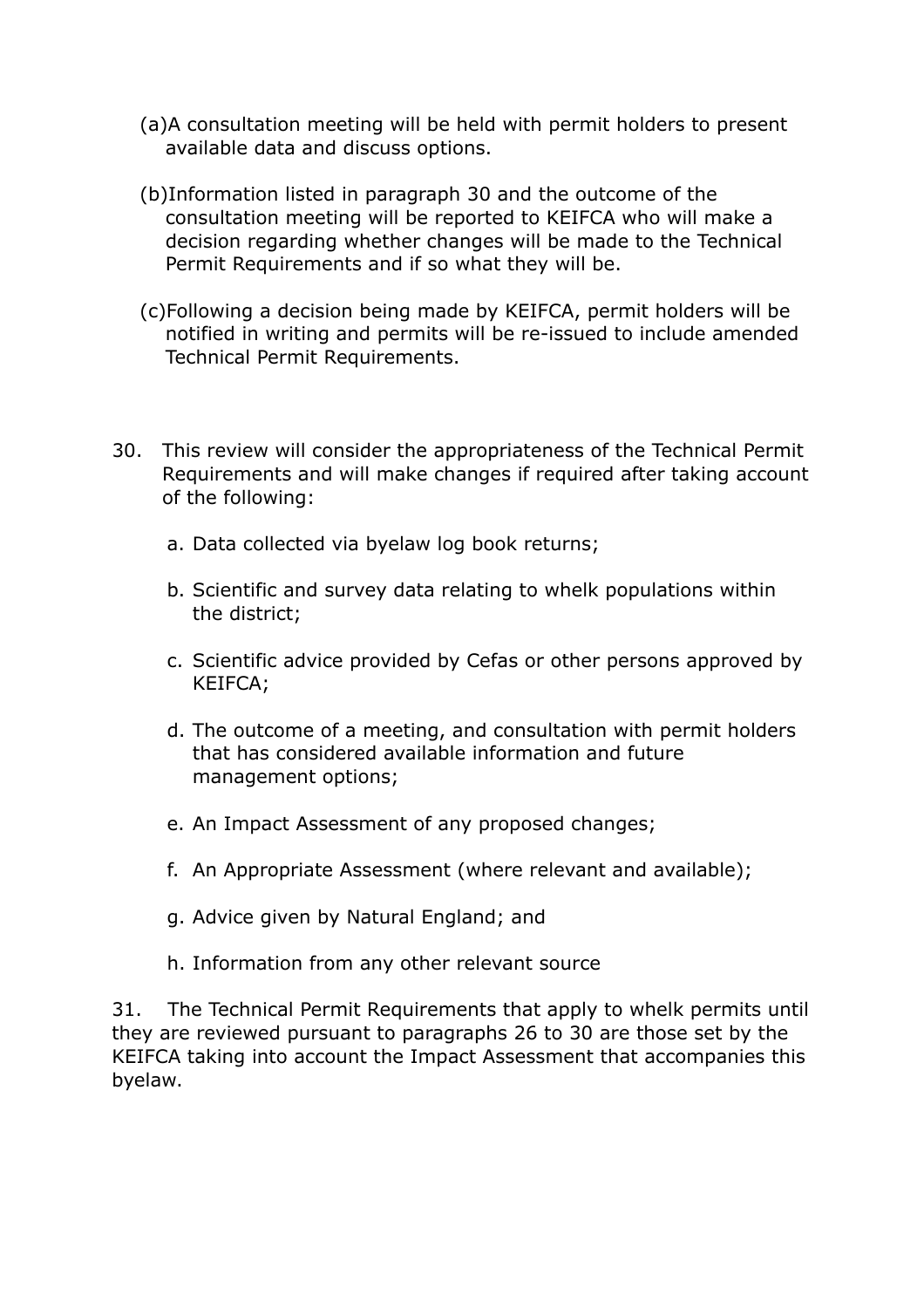#### **Explanatory Note**

#### This note is not part of the byelaw

The purpose of this byelaw is to provide protection against over exploitation of whelk stocks within the Authority's district by prohibiting the setting of whelk pots without a permit and restricting the number of whelk pots that may be set. The technical requirements of this byelaw will be reviewed by Kent and Essex Inshore Fisheries and Conservation Authority at least every 3 years.

The Technical Permit Requirements that apply to whelk permits until they are reviewed pursuant to paragraphs 26 to 30 of this byelaw are as follows. The maximum number of whelk pots that may be set by a permit holder with a Category One Permit is 300. The maximum number of tags that will be issued to a Category One Permit holder is 300. The maximum number of whelk pots that may be set by a permit holder with a Category Two Permit is 10. The maximum number of tags that will be issued to a Category Two Permit holder is 10. The size of the gauge referred to in paragraph 21 is 22mm. The number of escape holes referred to in paragraph 23 is 2. The diameter of the bar referred to in paragraph 23 is 22mm.

I hereby certify that the above byelaw was made by KEIFCA at their meeting on the 18th day of January 2013.

Peter Sass Clerk to the Kent and Essex Inshore Fisheries and Conservation Authority

Paragon House Albert Street Ramsgate Kent. CT11 9HD